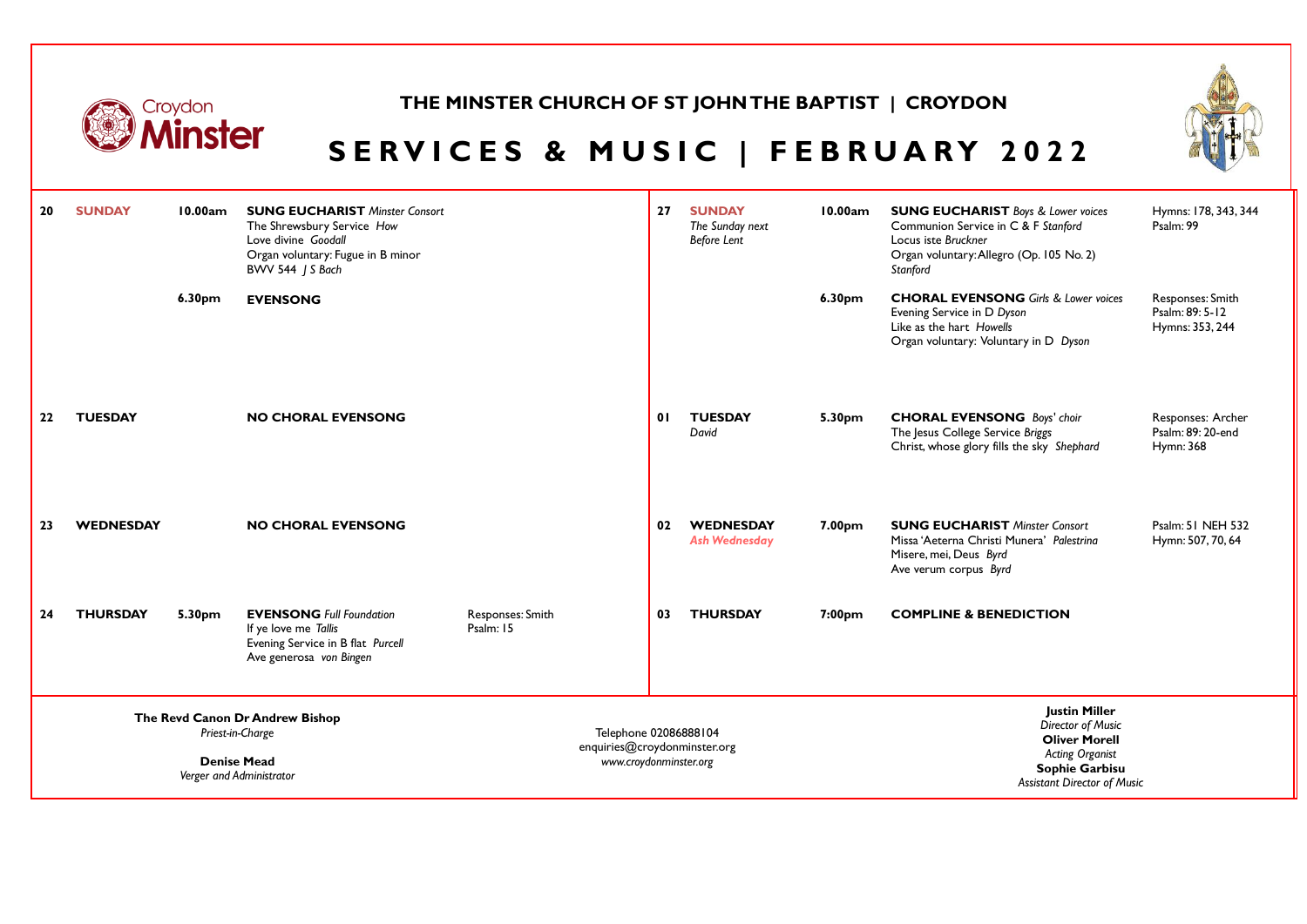

#### **THE MINSTER CHURCH OF ST JOHN THE BAPTIST | CROYDON**



# **SERVICES & MUSIC | MARCH 2022**

| 06                                                                                                    | <b>SUNDAY</b><br>The First Sunday of<br>Lent | 10.00am<br>6.30 <sub>pm</sub> | <b>SUNG EUCHARIST</b> Girls & Lower voices<br>Missa brevis Palestrina<br>Call to remembrance Farrant<br>Organ voluntary: Praeludium in E minor Bruhns<br><b>CHORAL EVENSONG</b> Boys & Lower voices<br>Evening Service in G Sumsion<br>O pray for the peace of Jerusalem Howells<br>Organ voluntary: Prelude and Aria Sumsion | Psalm: 91: 1, 2, 9-end<br>Hymns: 507, 67, 82<br>Responses: Radcliffe<br>Psalm: 119: 73-88<br>Hymns: 383, 63 | $\overline{13}$ | <b>SUNDAY</b><br>The Second Sunday<br>of Lent | 10.00am<br>6.30pm | <b>SUNG EUCHARIST</b> Boys & Lower voices<br>Missa secunda Hassler<br>Ave verum corpus Mozart<br>Organ voluntary: Fuga sopra 'Duch Adams Fall<br>ist ganz verderbt' BWV 705 / S Bach<br><b>CHORAL EVENSONG</b> Girls & Lower voices<br>Evening Service in G Jackson<br>Thou wilt keep him in perfect peace Wesley<br>Organ voluntary: Fugue I on BACH Schumann | Psalm: 27<br>Hymns: 507, 70, 298<br>Responses: Smith<br>Psalm: 135: 1-14<br>Hymns: 382, 250 |
|-------------------------------------------------------------------------------------------------------|----------------------------------------------|-------------------------------|-------------------------------------------------------------------------------------------------------------------------------------------------------------------------------------------------------------------------------------------------------------------------------------------------------------------------------|-------------------------------------------------------------------------------------------------------------|-----------------|-----------------------------------------------|-------------------|----------------------------------------------------------------------------------------------------------------------------------------------------------------------------------------------------------------------------------------------------------------------------------------------------------------------------------------------------------------|---------------------------------------------------------------------------------------------|
| 08                                                                                                    | <b>TUESDAY</b>                               | 5.30pm                        | <b>CHORAL EVENSONG</b> Boys & Lower voices<br>Evening Service in D minor Walmisley<br>Jesu, grant me this I pray Gibbons                                                                                                                                                                                                      | Responses: Radcliffe<br>Psalm: 49<br>Hymn: 61                                                               | 15              | <b>TUESDAY</b>                                | 5.30pm            | <b>CHORAL EVENSONG Boys' Choir</b><br>The Second Service Moore<br>He prayeth best who loveth best Owen                                                                                                                                                                                                                                                         | Responses: Plainsong<br>Psalm: 52<br>Hymn: 59                                               |
| 09                                                                                                    | <b>WEDNESDAY</b>                             | 5.30pm                        | <b>CHORAL EVENSONG Girls' Choir</b><br>Evening Service in E flat Bairstow<br>O mysterium ineffabile Lallouette                                                                                                                                                                                                                | Responses: Plainsong<br>Psalm: 28<br>Hymn: 60                                                               | 16              | <b>WEDNESDAY</b>                              | 5.30pm            | <b>CHORAL EVENSONG</b> Girls & Lower voices<br>The Short Service Farrant<br>Cantique de Jean Racine Fauré                                                                                                                                                                                                                                                      | Responses: Smith<br>Psalm: 3<br>Hymn: 61                                                    |
| 10                                                                                                    | <b>THURSDAY</b>                              | 7:00 <sub>pm</sub>            | <b>COMPLINE &amp; BENEDICTION</b>                                                                                                                                                                                                                                                                                             |                                                                                                             | 17              | <b>THURSDAY</b>                               | 7:00pm            | <b>COMPLINE &amp; BENEDICTION</b>                                                                                                                                                                                                                                                                                                                              |                                                                                             |
| The Revd Canon Dr Andrew Bishop<br>Priest-in-Charge<br><b>Denise Mead</b><br>Verger and Administrator |                                              |                               |                                                                                                                                                                                                                                                                                                                               | Telephone 02086888104<br>enquiries@croydonminster.org<br>www.croydonminster.org                             |                 |                                               |                   | <b>Justin Miller</b><br>Director of Music<br><b>Oliver Morell</b><br><b>Acting Organist</b><br><b>Sophie Garbisu</b><br><b>Assistant Director of Music</b>                                                                                                                                                                                                     |                                                                                             |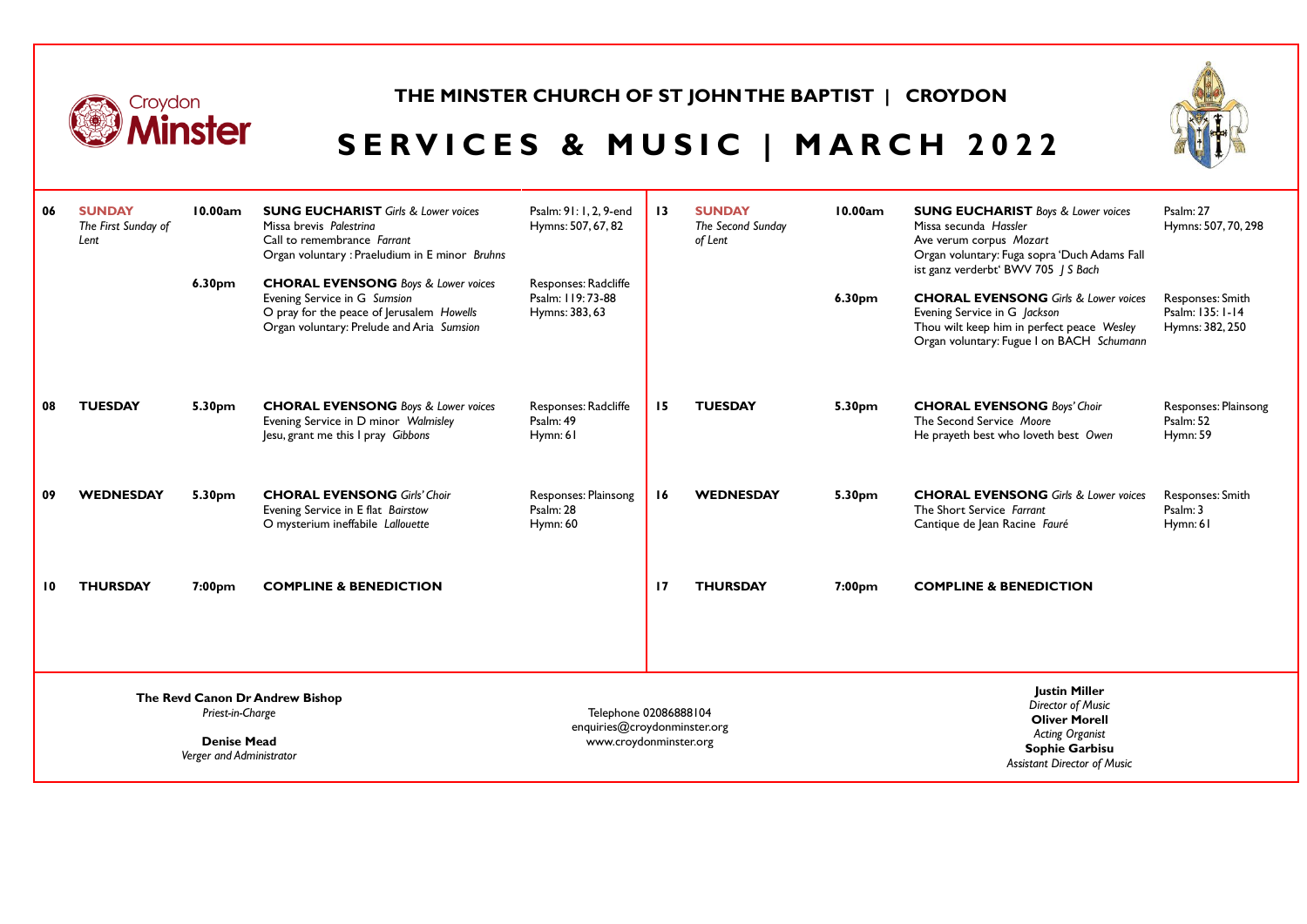

### **THE MINSTER CHURCH OF ST JOHN THE BAPTIST | CROYDON**



# **SERVICES & MUSIC | MARCH 2022**

| 20                                                                                                    | <b>SUNDAY</b><br>The Third Sunday<br>of Lent | 10.00am | <b>SUNG EUCHARIST</b> Girls & Lower voices<br>Communion Service 'Collegium Regale'<br><b>Howells</b><br>View me, Lord Lloyd<br>Organ voluntary : Psalm-Prelude (Set 1, No 1)<br>Howells | Psalm: 63: 1-9<br>Hymns: 507, 65, 64                                            | 27 | <b>SUNDAY</b><br>Mothering<br>Sunday | 10.00am | <b>SUNG EUCHARIST</b> Boys & Lower voices<br>Communion Service in C & F Stanford<br>Mother of God, here I stand Tavener<br>Organ voluntary: Fuga sopra il Magnificat<br>BWV 733 J S Bach  | Psalm: 32<br>Hymns: 77, 285, 161                              |
|-------------------------------------------------------------------------------------------------------|----------------------------------------------|---------|-----------------------------------------------------------------------------------------------------------------------------------------------------------------------------------------|---------------------------------------------------------------------------------|----|--------------------------------------|---------|-------------------------------------------------------------------------------------------------------------------------------------------------------------------------------------------|---------------------------------------------------------------|
|                                                                                                       |                                              | 6.30pm  | <b>CHORAL EVENSONG</b> Boys & Lower voices<br>Evening Service in B minor Noble<br>Remember not Lord, our offences Purcell<br>Organ voluntary: Ciacona in E minor BuxWV<br>160 Buxtehude | Responses: Clucas<br>Psalm: 12<br>Hymns: 242, 357                               |    |                                      | 6.30pm  | <b>CHORAL EVENSONG</b> Girls & Lower voices<br>Evening Service in G Stanford<br>Ave Maria Bruckner<br>Organ voluntary: Magnificat: 'Et exultavit' from<br>'Les Vêpres de la Vierge' Dupré | Responses: Ayleward<br>Psalm: 30<br>Hymns: 76 (omit *)<br>387 |
| 22                                                                                                    | <b>TUESDAY</b>                               | 5.30pm  | <b>CHORAL EVENSONG</b> Boys & Lower voices<br>Evening Service in B minor Noble<br>Lord, let me know mine end Greene                                                                     | Responses: Clucas<br>Psalm: 62<br>Hymn: 67                                      | 29 | <b>TUESDAY</b>                       | 5.30pm  | <b>CHORAL EVENSONG Boys' Choir</b><br>Evening Service in C minor Dyson<br>Ex ore innocentium Ireland                                                                                      | Responses: Plainsong<br>Psalm: 79<br>Hymn: 70                 |
| 23                                                                                                    | <b>WEDNESDAY</b>                             | 5.30pm  | <b>CHORAL EVENSONG Girls' Choir</b><br>The Berkeley Service Hewitt-Jones<br>Day by day How                                                                                              | Responses: Plainsong<br>Psalm: 39<br><b>Hymn: 70</b>                            | 30 | <b>WEDNESDAY</b>                     | 5.30pm  | <b>CHORAL EVENSONG</b> Girls & Lower voices<br>The Second Service Gibbons<br>Almighty and everlasting God Gibbons                                                                         | Responses: Ayleward<br>Psalm: 91<br><b>Hymn: 67</b>           |
| 24                                                                                                    | <b>THURSDAY</b>                              | 7:00pm  | <b>COMPLINE &amp; BENEDICTION</b>                                                                                                                                                       |                                                                                 | 01 | <b>THURSDAY</b>                      | 7:00pm  | <b>COMPLINE &amp; BENEDICTION</b>                                                                                                                                                         |                                                               |
| The Revd Canon Dr Andrew Bishop<br>Priest-in-Charge<br><b>Denise Mead</b><br>Verger and Administrator |                                              |         |                                                                                                                                                                                         | Telephone 02086888104<br>enquiries@croydonminster.org<br>www.croydonminster.org |    |                                      |         | <b>Justin Miller</b><br>Director of Music<br><b>Oliver Morell</b><br><b>Acting Organist</b><br><b>Sophie Garbisu</b><br><b>Assistant Director of Music</b>                                |                                                               |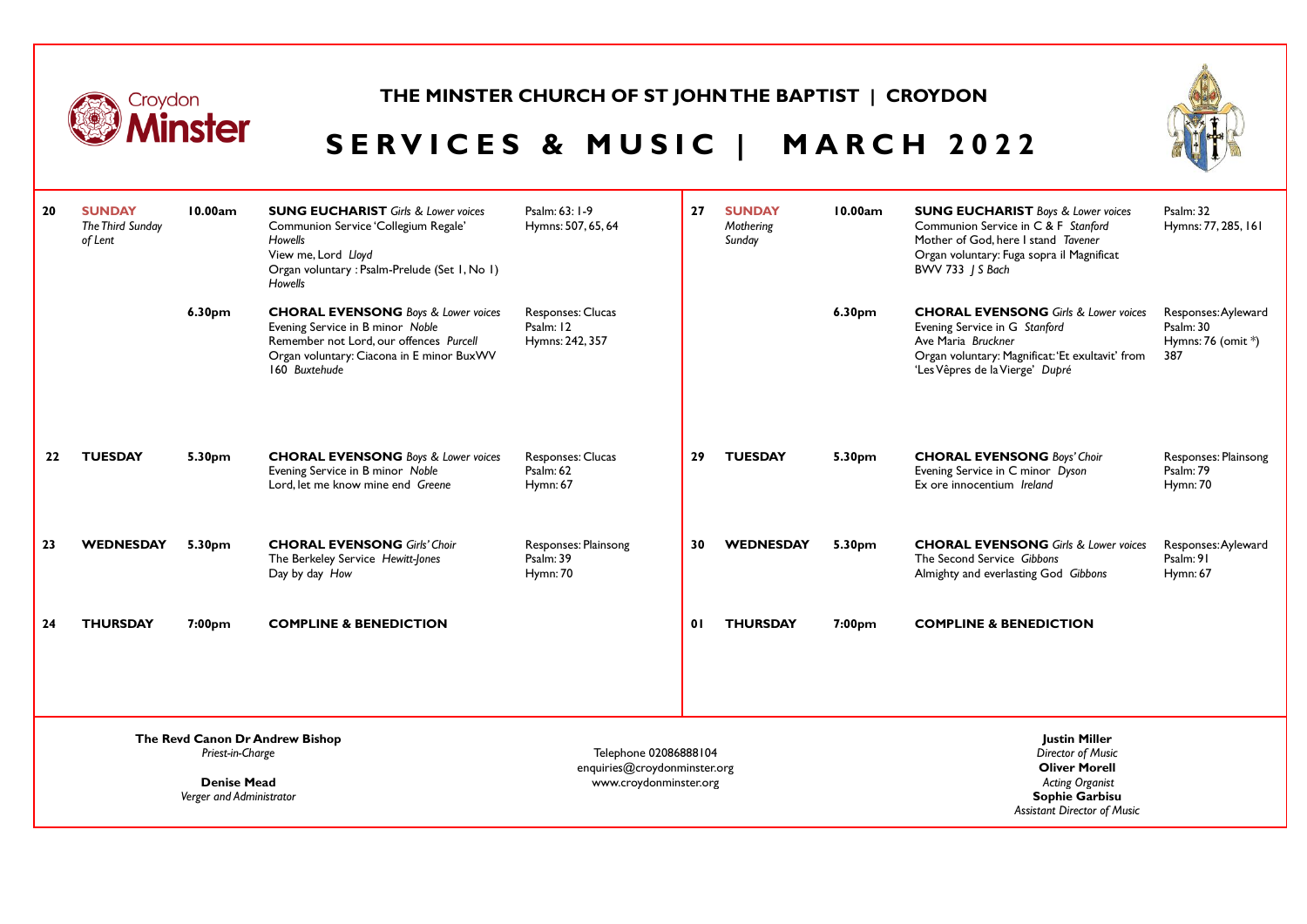| Croydon |                                              |                                                                    | THE MINSTER CHURCH OF ST JOHN THE BAPTIST   CROYDON                                                                                                                                                                  |                                                                                 |                               |                 |  |                                                                                                                             |  |                    |                                                                                                                                                                                                    |                                                          |
|---------|----------------------------------------------|--------------------------------------------------------------------|----------------------------------------------------------------------------------------------------------------------------------------------------------------------------------------------------------------------|---------------------------------------------------------------------------------|-------------------------------|-----------------|--|-----------------------------------------------------------------------------------------------------------------------------|--|--------------------|----------------------------------------------------------------------------------------------------------------------------------------------------------------------------------------------------|----------------------------------------------------------|
|         | linster                                      |                                                                    |                                                                                                                                                                                                                      |                                                                                 | SERVICES & MUSIC   APRIL 2022 |                 |  |                                                                                                                             |  |                    |                                                                                                                                                                                                    |                                                          |
| 03      | <b>SUNDAY</b><br>The Fifth Sunday<br>of Lent | 10.00am                                                            | <b>SUNG EUCHARIST</b> Girls & Lower voices<br>Missa 'Aeterna Christi Munera' Palestrina<br>God so loved the world Stainer<br>Organ voluntary: O Lamm Gottes, unschuldig<br><b>BWV 656 / S Bach</b>                   | <b>Psalm: 126</b><br>Hymns: 84, 83, 82                                          |                               | 10 <sup>°</sup> |  | <b>SUNDAY</b><br>Palm Sunday                                                                                                |  | 10.00am            | <b>SUNG EUCHARIST Minster Consort</b><br>Hosianna dem Sohne Davids Gesuis<br>Missa Secunda Hassler<br>Crux fidelis John of Portugal<br>Organ voluntary: Pasacaglia from Sonata no 8<br>Rheinberger | Psalm: 31: 9-16                                          |
|         |                                              | 6.30 <sub>pm</sub>                                                 | <b>CHORAL EVENSONG</b> Boys & Lower voices<br>The Fifth Service Tomkins<br>Out of the deep Morley<br>Organ voluntary: O Mensch bewein dein Sünde<br>groß BWV 622 / S Bach<br>The choirs are on recess until 10 April | Responses: Smith<br>Psalm: 35: 1-9<br>Hymns: 78, 90 (omit *)                    |                               |                 |  |                                                                                                                             |  | 6.30 <sub>pm</sub> | <b>CHORAL EVENSONG</b> Minster Consort<br>Canticles Plainsong<br>The Lamentations of Jeremiah I Tallis<br>Organ voluntary: Erbarm dich mein, o Herre<br>Gott BWV 721 Bach                          | Responses: Plainsong<br>Psalm: 69: 1-20<br>Hymns: 78, 94 |
| 05      | <b>TUESDAY</b>                               |                                                                    | <b>NO CHORAL EVENSONG</b>                                                                                                                                                                                            |                                                                                 |                               | $\overline{14}$ |  | <b>MAUNDY</b><br><b>THURSDAY</b>                                                                                            |  | 7.00 <sub>pm</sub> | <b>SUNG EUCHARIST</b> Boys & Lower voices<br>Communion Service in C Stanford [G]<br>Missa di Angelis [S,B,A]<br>Ubi caritas Duruflé<br>If ye love me Tallis<br>The Lamentation Bairstow            |                                                          |
| 06      | <b>WEDNESDAY</b>                             |                                                                    | <b>NO CHORAL EVENSONG</b>                                                                                                                                                                                            |                                                                                 |                               | 15              |  | <b>GOOD FRIDAY</b>                                                                                                          |  | 1:00 <sub>pm</sub> | THE LITURGY OF GOOD FRIDAY<br>Girls & Lower voices<br>The Reproaches Lloyd<br>Christus factus est Bruckner                                                                                         |                                                          |
| 07      | <b>THURSDAY</b>                              |                                                                    | <b>NO CHORAL EVENSONG</b>                                                                                                                                                                                            |                                                                                 |                               |                 |  |                                                                                                                             |  |                    |                                                                                                                                                                                                    |                                                          |
|         |                                              |                                                                    | The Revd Canon Dr Andrew Bishop                                                                                                                                                                                      |                                                                                 |                               |                 |  |                                                                                                                             |  |                    | <b>Justin Miller</b>                                                                                                                                                                               |                                                          |
|         |                                              | Priest-in-Charge<br><b>Denise Mead</b><br>Verger and Administrator |                                                                                                                                                                                                                      | Telephone 02086888104<br>enquiries@croydonminster.org<br>www.croydonminster.org |                               |                 |  | Director of Music<br><b>Oliver Morell</b><br><b>Acting Organist</b><br>Sophie Garbisu<br><b>Assistant Director of Music</b> |  |                    |                                                                                                                                                                                                    |                                                          |